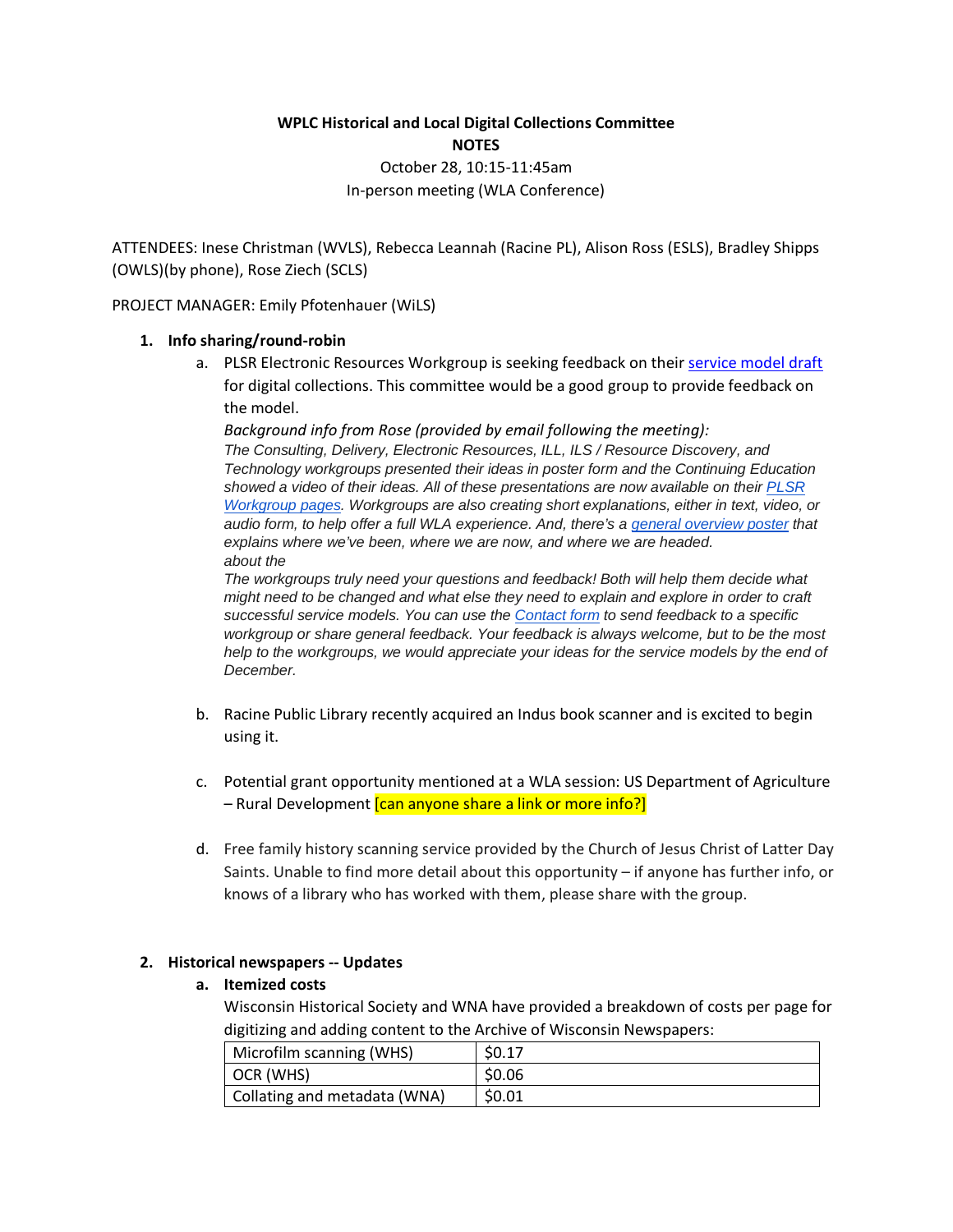| Ingesting, processing and access | \$0.12 (first 50,000 pages in a batch)/\$0.10 |
|----------------------------------|-----------------------------------------------|
| (Tecnavia)                       | $\int$ (after 50,000)                         |
| TOTAL cost per page              | \$0.36/\$0.34                                 |

(Less 10% discount from WHS for libraries contributing content to the Archive.)

Assuming a batch upload of 100,000 pages, the cost for a library to contribute 10,000 pages (approx. 14-20 rolls of microfilm) is \$3,300. This is not cheap, but is a significantly lower per-page cost than other states offering this type of service [\(more info\)](https://www.dropbox.com/s/rl94ffonbiptqfz/StateNewspaperDigitizationServices.docx?dl=0).

# **b. Out-of-state researcher access**

After the pilot launched, some genealogy researchers and librarians expressed concern about access being limited to Wisconsin residents only, through BadgerLink. One option: WNA can offer a "researcher pass" -- access to their entire database of content, including all current content, for \$9/day.

# **3. Historical newspapers – Discuss next steps**

- **a. What kinds of responses have you had re: the WNA pilot?**
	- **i.** Archive of Wisconsin Newspapers is clunky, not intuitive
	- **ii.** Hard to figure out how to print
	- **iii.** Response from at least one library re: WHS microfilm digitization service concern about double-dipping – "we bought a copy of the microfilm, why do we also have to buy a digital copy?" (costs cover WHS's storage of microfilm negatives over time, labor to scan and process)
	- **iv.** Question: will this content also be available through Recollection Wisconsin and DPLA?

Currently, no. RW and DPLA do not ingest full-text, so newspaper records do not provide a lot of value for end-users at those discovery points. Most states approach their digital collections this way – one silo for newspapers and one silo for everything else. RW can harvest newspaper collections in OAI-compliant platforms, but the records are metadata-only. RW can not harvest directly from the WNA database. DPLA has a planning [grant](https://dp.la/info/2015/11/09/dpla-announces-knight-grant-to-research-the-potential-integration-of-newspaper-content/) from the Knight Foundation to explore the potential for integrating newspaper searching. No outcomes have been shared yet. RW will wait to move on newspapers until DPLA has a model.

# **b. Discussion: going forward, what should WPLC's role be in a statewide newspaper initiative?**

The newspaper project is in step with WPLC's current statewide ebook and audiobook initiatives. WPLC is in a position to lead this effort, in the vacuum of other statewide leadership (e.g. WHS, RW). BadgerLink is a logical point of discovery for patrons. We now have a model for this. WPLC's research/special project fund provides a chance to try out new things. Concern about page upload limitations – is it possible for WPLC to commit to additional hosting costs to enable more libraries to participate and to add